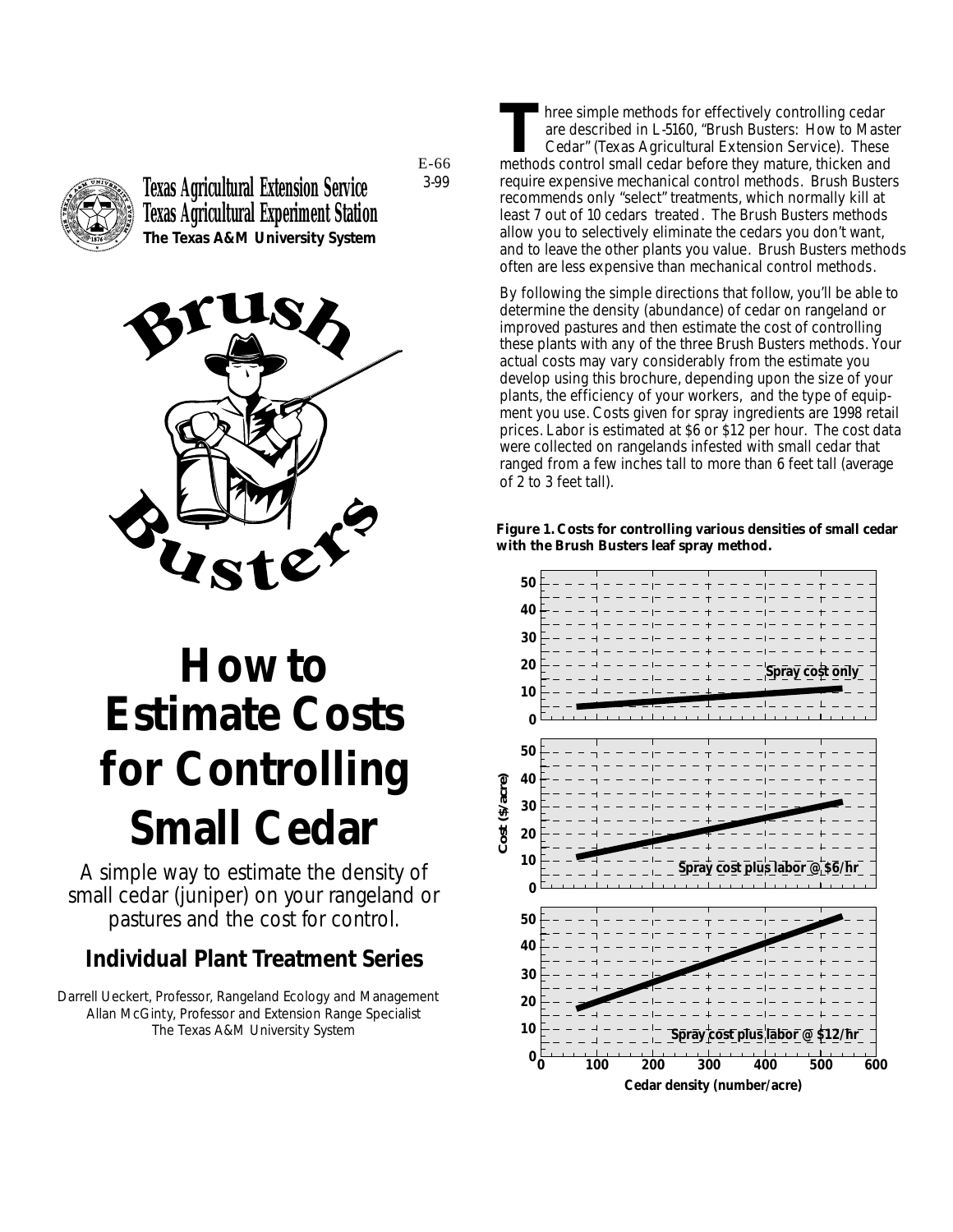## **Step 1. Estimate cedar density (number of plants per acre).**

- Select a representative area in your pasture. Pick a landmark on the horizon or some object in the pasture and walk 363 feet (this is about 121 big steps) toward that landmark or object. Stop. (If large brush prevents seeing 363 feet or walking in a straight line, see Note below.)
- Turn around and slowly return along a straight line to your starting point. As you proceed, count every small cedar rooted within 3 feet of your path (about an arm's length on both your right and left sides).
- To calculate the number of cedar per acre, multiply the number of cedars counted along the line by 20. For example, if you counted eight cedars, then the density is 160 cedars per acre (8 x 20).
- Repeat this procedure in at least three more representative areas.
- Total the samples, then divide by the number of samples to calculate an average cedar density for your pasture. This average will be the "plants/acre" value you will use in Step #2. Example: If you had four estimates of 160, 100, 60, and 80 plants per acre, then your average plant density is 100 plants per acre  $(160+100+60+80) = 400$ ;  $400 \div 4 = 100$ .

Note: An alternative method is to mark off a square area 66 feet (about 22 big steps) on a side. Count the number of small cedar rooted in this area, then multiply the number by 10 to calculate the number of cedars per acre. Repeat this procedure in at least three more representative areas, then calculate the average cedar density for your pasture.

## **Step 2. Use the graphs to estimate cost per acre.**

- Find the appropriate figure in this brochure for the Brush Busters method you will use. (Figure 1 is for the leaf spray method. Figure 2 is for the soil spot spray method. Figure 3 is for the top-removal method). In Figures 1 and 2, the upper graph shows the cost for the spray only. The center graph shows total cost for spray + labor at \$6 per hour. The bottom graph shows total cost for spray + labor at \$12 per hour. Figure 3 shows the costs for the top-removal method, with labor at \$6 per hour in the upper graph and \$12 per hour in the lower graph.
- Locate your average cedar density (the average calculated in Step #1) on the lower, horizontal axis (density axis) of the graph for the method you choose and your labor costs. Draw an imaginary line straight up from your average cedar density to the center of the bold sloping line on the chart.
- From the point at which the imaginary vertical line intersects the bold sloping line, draw an imaginary, horizontal line to the vertical axis (cost axis) on the left side of the chart. Make a mark on the cost axis. This point is an estimate of what your cost per acre should be in \$/acre. Example: If you have an average of 100 small cedars per acre, you're using the Brush Busters leaf spray method (see Fig. 1), and your labor cost is \$6 per hour, then the estimated cost of treatment is about \$13 per acre.



**Figure 2. Costs for controlling various densi-ties of small cedar with the Brush Busters soil spot spray method.**